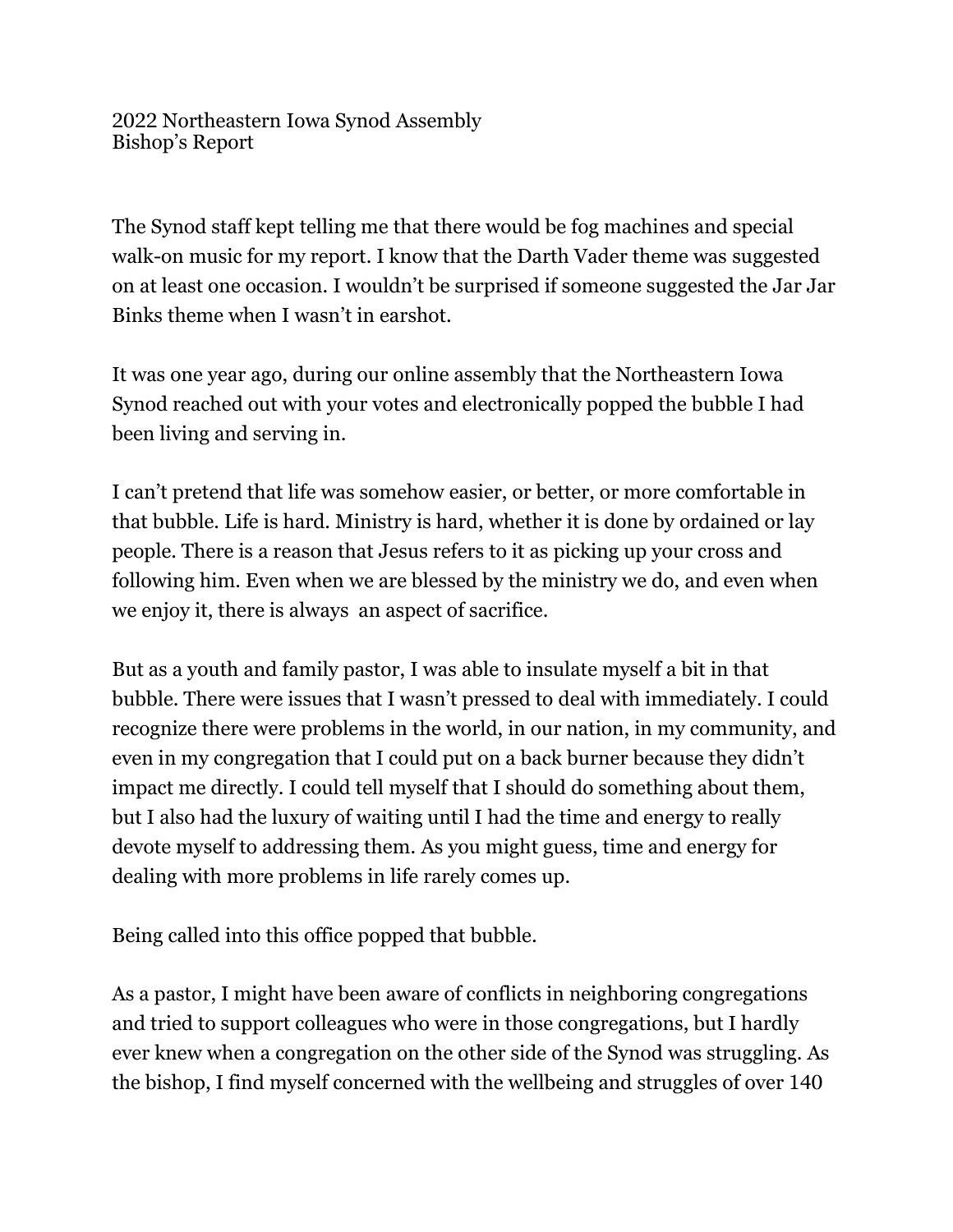congregations. As a pastor, what happened in another Synod was a long way away. Now, I am in regular conversation about what is happening in other Synods across the ELCA – for good and ill.

For example, you may be aware of the problems the Sierra Pacific Synod is experiencing. For those who haven't heard, Presiding Bishop Eaton convened a listening team to investigate actions by the Sierra Pacific's Synod Council and Bishop Megan Rohrer in regard to the manner in which Pastor Nelson Rabell-Gonzáles was removed from his call to serve the people of Misión Latina Luterana on the Día de la Virgen de Guadalupe; a very sacred and celebratory day in the life of Mexican Lutherans. The listening team report included descriptions of racist impacts caused by actions of individuals and by the policies we use in the church. Ultimately this led to Bishop Eaton publicly calling for Bishop Rohrer's resignation. When Bishop Rohrer refused to resign by the conclusion of their Synod Assembly last weekend, Bishop Eaton began a disciplinary process and suspended Bishop Rohrer on Monday of this week. Later that day we learned that Bishop Rohrer resigned after a vote of no confidence by the Council of the Sierra Pacific Synod.

To be fair, there are about a dozen other important facts and issues that are part of this situation, and I'm quite certain I don't have all the information. I do know that our siblings in Christ in the Sierra Pacific are hurting, that our church is reeling from the impact of racism and white supremacy and I can't stay insulated from it anymore. If we are indeed, Better Together, we need to create that space for *everyone* to be their unique and authentic selves in the Body of Christ.

And yet we continue to support one another across the church. I received an email this week on behalf of the Metropolitan Washington DC Synod and Bishop Leila Ortiz who are meeting in Assembly this weekend too. At every assembly they pass a resolution to send greetings to and pray for the other Synods who are in assembly the same weekend. I don't think we need the formal resolution, but it feels like prayer would be welcome here. Please pray with me: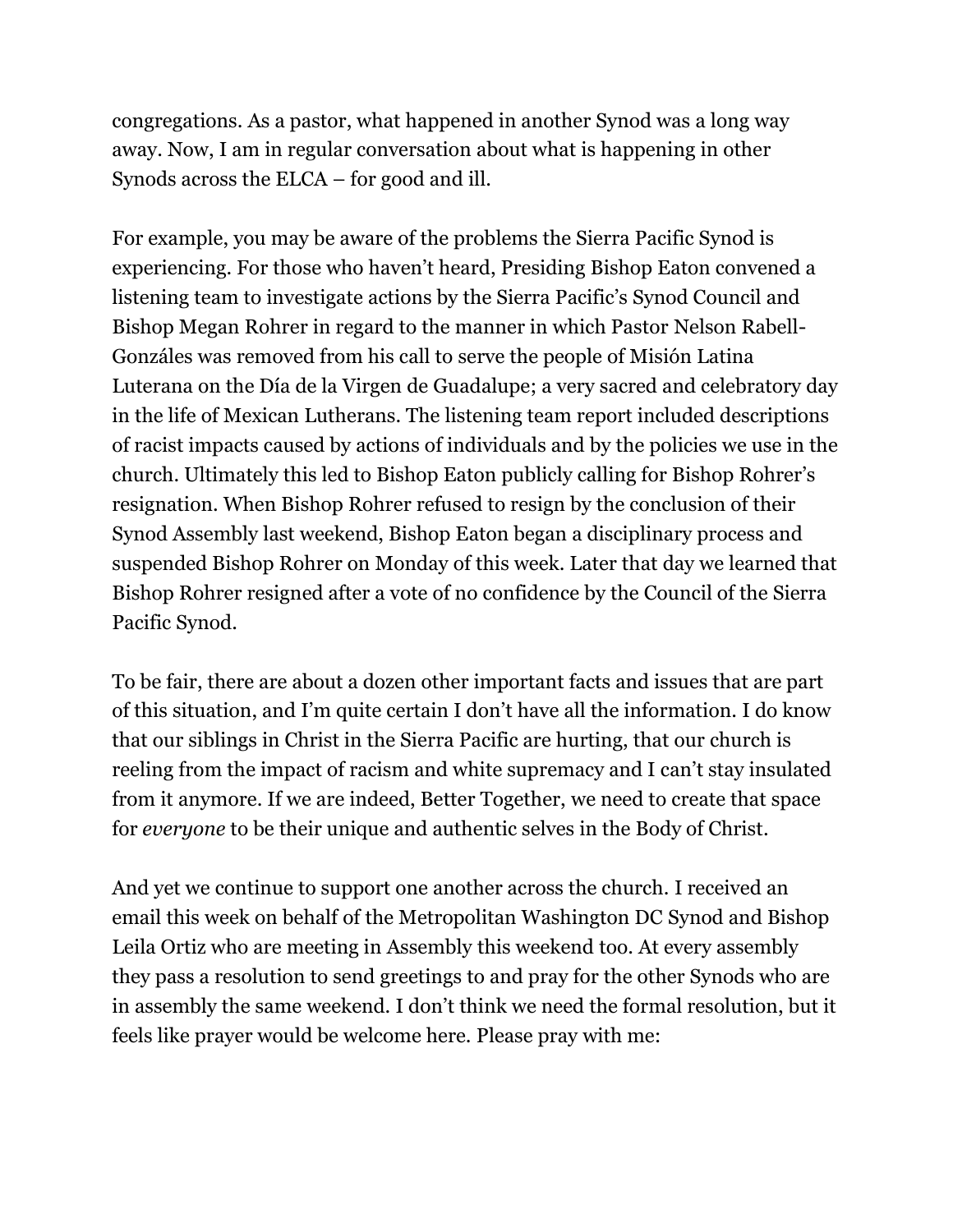Good and gracious God, gathered here in your name, we are aware that the church is not the sanctuary from the brokenness and sin that we sometimes wish for. Help us be better together. Be present in a Spirit of unity with our sibling Synods meeting in assembly this weekend:

Grand Canyon Synod \*Northern Illinois Synod

Allegheny Synod, Metropolitan Washington DC Synod Central States Synod Northeastern Pennsylvania Synod \*Indiana-Kentucky Synod Northwestern Pennsylvania Synod La Crosse Area Synod Southwest California Synod New England Synod Southwestern Texas Synod

And we pray for the Sierra Pacific Synod: for the people, the congregations, and especially the congregation of Iglesia Luterana Santa María Peregrina (formerly known as Misión Latina Luterana; we pray for the Synod staff and Synod Council. In the darkness of this world, at times it can feel like your light is barely shining. Help us all to trust that you are indeed at work, reconciling and redeeming all things. Guide us to open ourselves and our churches to be together in better ways, for the sake of Jesus Christ our Lord. Amen.

Living outside of my bubble, have been exposed to worship in a variety of congregations that are new to me, preached at 25 of those and at three conference events. Sometimes we take worship for granted, as just this thing we do, but providing a place and a time when the Gospel of the crucified and risen Christ is proclaimed is an important ministry. It makes a difference in the world. You have done that throughout the pandemic and continue to find new and creative ways for people to be gathered in worship. Well done.

I have been overjoyed to witness the ways you continue to provide food, clothing, and assistance to those in need in your local community and around the world. How you have joined with others to provide access to mental health services through LSI and welcome new neighbors through Lutheran Immigration and Refugee Service. You have sent kids to our Bible camps and day camps, you have helped the homeless find shelter and provided disaster relief in a moment's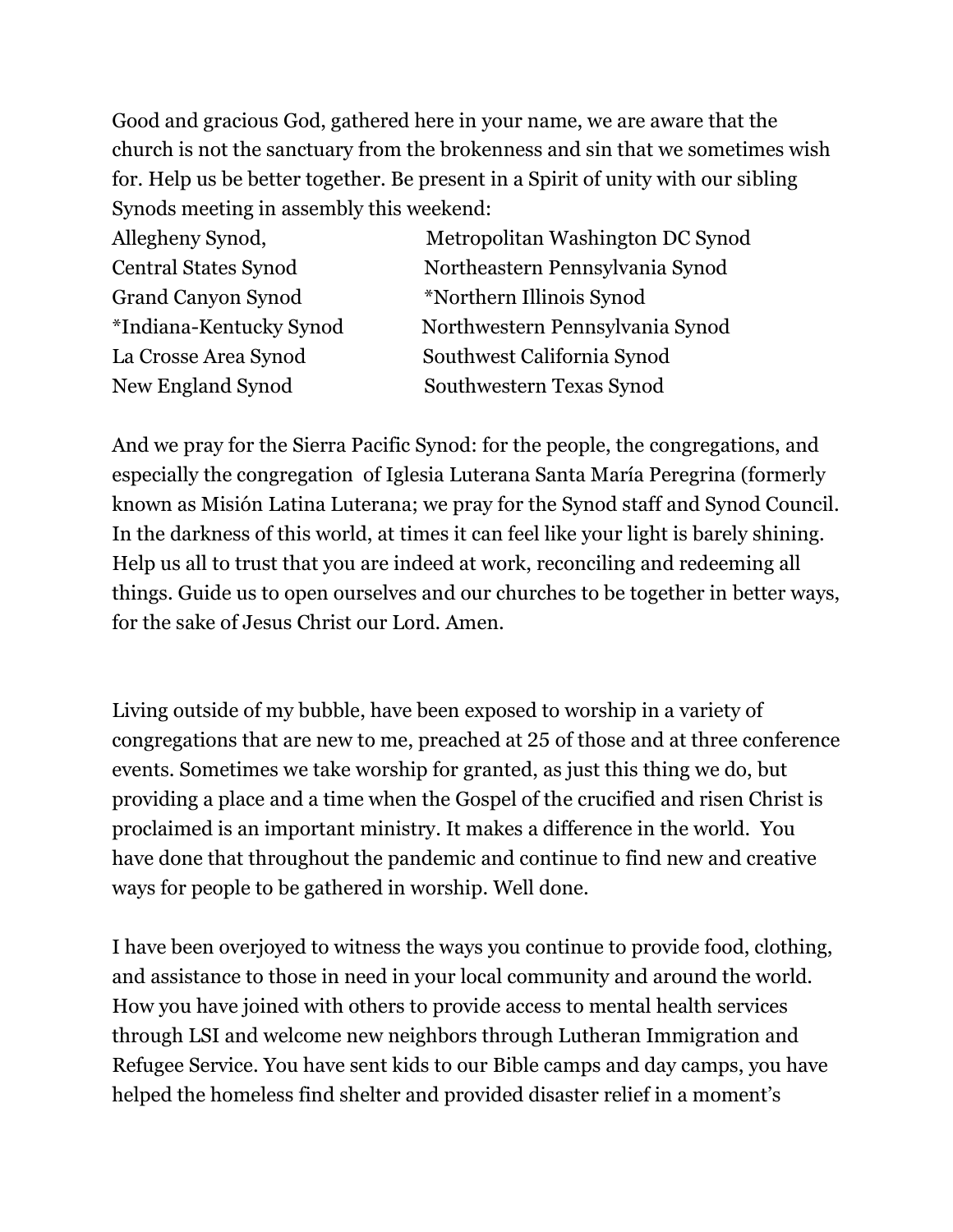notice. No single congregation or person could do all of that. We are Better Together.

Believing that we are truly *better together*, means reaching out across lines of division, like Synod boundaries, to partner with neighboring Synods. In May, Bp. Halaas of Western Iowa, Bishop Current of Southeastern Iowa, and I convened a Campus Ministry Summit for our church colleges and state universities. In addition to the campus pastors at UNI, Iowa State, and Iowa, we invited campus pastors from our church colleges and campus ministry leaders from congregations doing campus ministry. It was a great meeting that is leading to a state-wide campus ministry network. I am excited to report that campus ministry is alive and well, and doing good ministry with young adults.

In the last year I have also been watching and listening for ways we can be better together; for ways the Spirit is calling us to grow for the sake of the world. Some of the emerging priorities that I feel will be important include ways

### **We can be better together when we support our pastors**

Research indicates that as many as 40% of clergy think about leaving the ministry regularly. Because there are more congregations than available clergy, those who are in calls are working extra to help nearby congregations during emergencies. The pandemic took a toll on all of us, but pastors have had to deal with not just their own exhaustion but the exhaustion of entire congregations. Not being able to gather in person meant reinventing church. Trying to balance decisions around health with the urgency of those who wanted to come back in person further stressed relationships. And more specifically:

### **We can be better together when we support Women Clergy**

Following some public remarks at the Clergy Spring Day of Renewal, I met with several clergy in the Synod and learned the Northeastern Iowa Synod has a reputation of being unsupportive of women clergy. This is disheartening, confusing, and maddening to me. I was not aware of the extent to which women clergy in our Synod sense that they are alone and isolated in ministry. After learning this, I started reaching out to women clergy inside and outside of our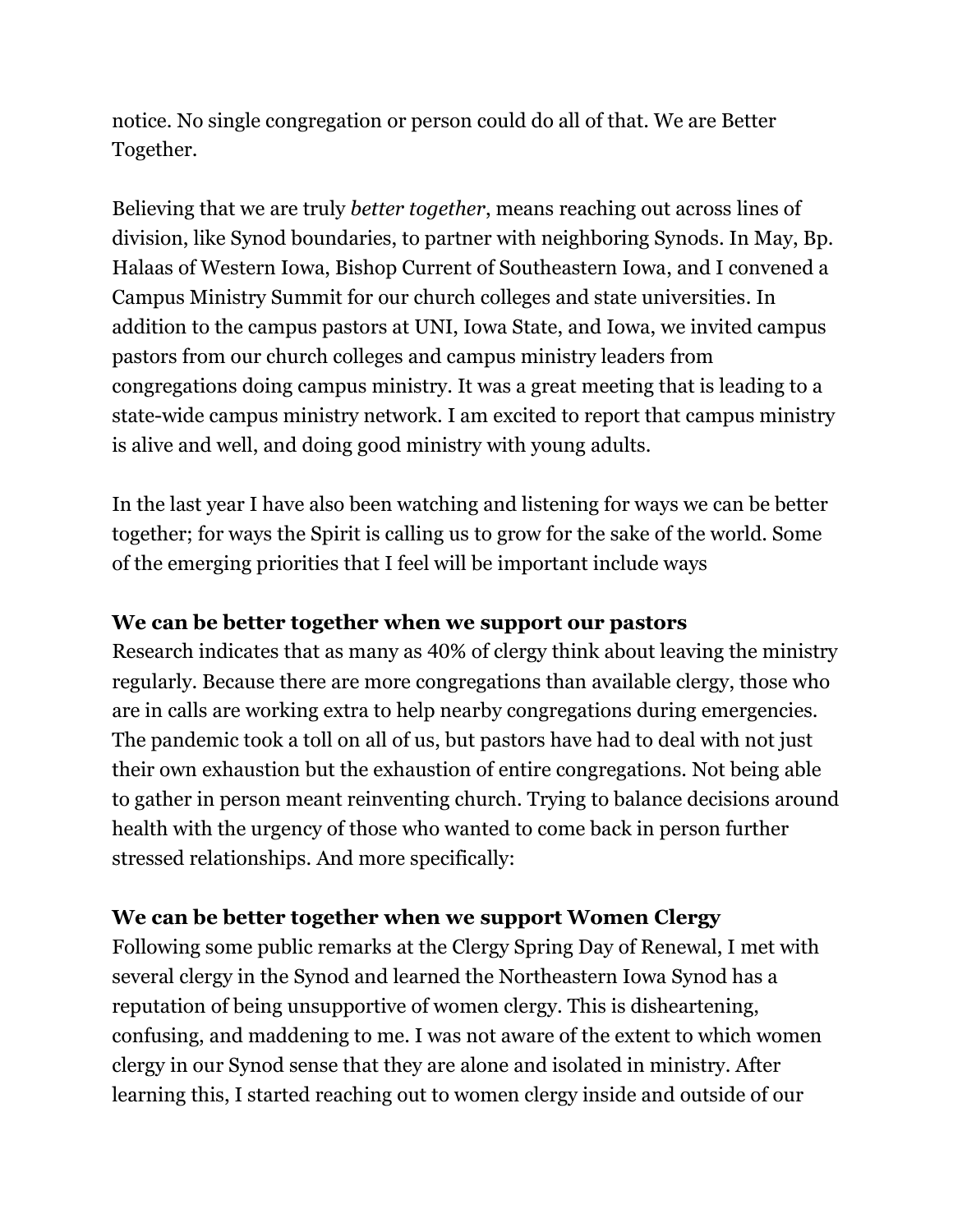Synod who have corroborated what I learned. I am grateful for the courage they found to speak to me about it and welcome any others to share your concerns with me.

It is imperative that we address this issue and change the culture and climate among us. I want *every* pastor in the ELCA to think of our Synod as a great place to look for a call. Female clergy looking for a call in our Synod are not only asking me how the Synod supports women clergy, they are doing their research and contacting women who are serving or have served in NEIA and asking them about their experience.

So with the help of several women colleagues, a list of actionable items that I can take as the bishop has been created. These are relatively simple practices that can help us all be aware of frequently inadvertent habits that continue to marginalize women in our churches, workplaces, and communities. They include:

- Opening group conversations with space for women to speak first.
- Creating a network of ELCA trained coaches that can serve as a help line for all clergy, but with intentional emphasis to women clergy.
- Using the "Seriously?" video produced by the North Carolina Synod and the accompanying study guide to raise awareness of the issues in our Synod.
- Providing tools, language and steps to take when we notice women being disrespected or marginalized. For example: We don't say "Lady Pastors." Even if it is intended to be respectful, it is often hurtful. I've never heard anyone say "Gentleman Pastor" We can just say, "Pastor" or "my pastor" There is no reason to clarify the gender of our pastors.

I have taken initial action on the first two items and am exploring the best way to implement the third and fourth. Women have been ordained to Word and Sacrament ministry in the ELCA for over 50 years. We should be well past this issue by now. I invite you to join me in working towards a more supportive culture in our Synod.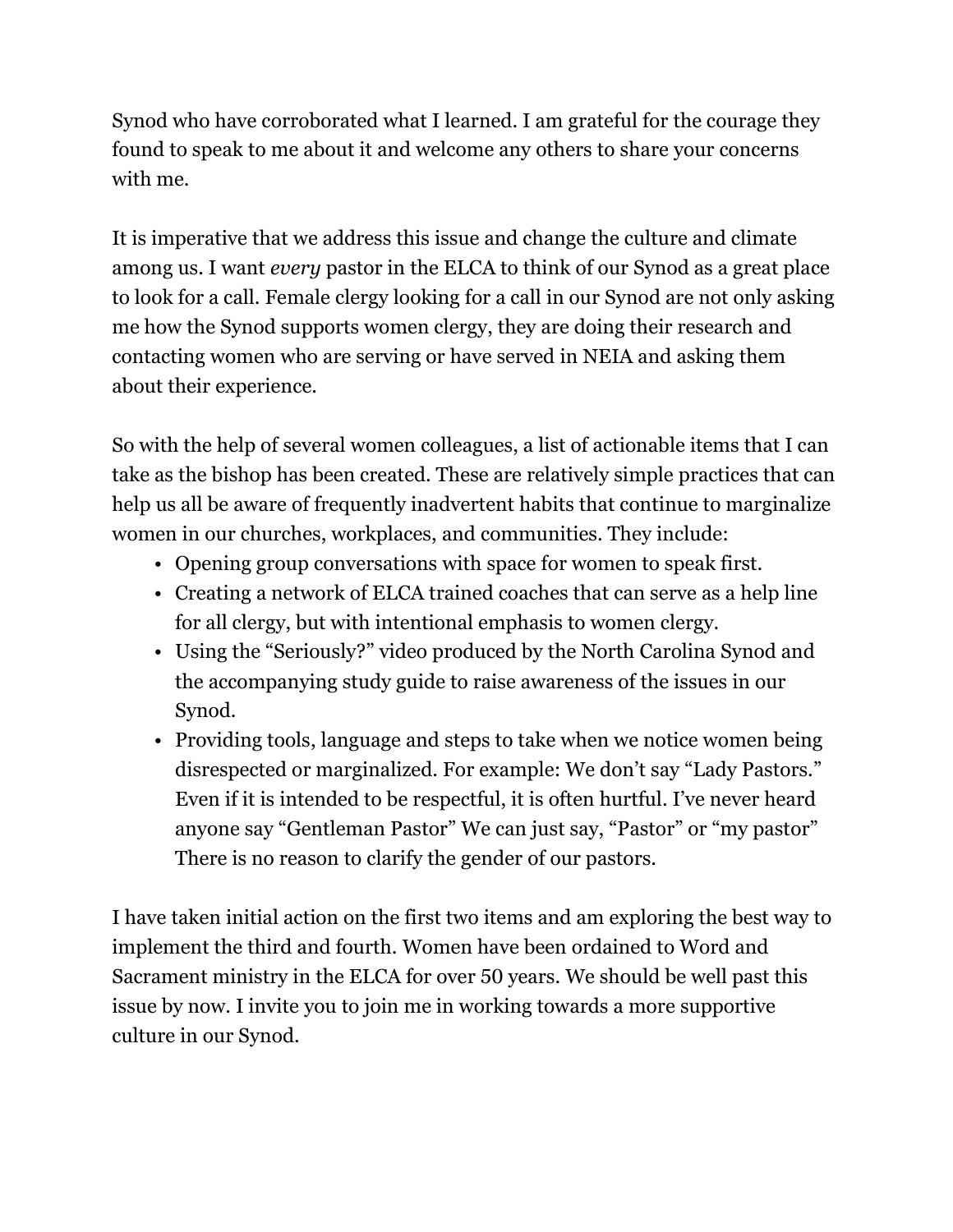## **We can be better together when we Support our Small Congregations**

Across the ELCA almost 25% of pastoral calls will be shared between two or more congregations because they can't afford a full-time pastor on their own. Support for small congregations includes

- 1. Continue exploring shared relationships like geographical parishes, or contracting with a neighboring church. We have at least two larger congregations looking into being Hub churches. Smaller, nearby congregations can contract for pastoral services with these hub churches. There are a number of benefits for the pastors and congregations involved in this kind of relationship.
- 2. We continue to work with seminaries to place Collaborative Learning & TEEM seminary students: These seminary students are embedded in a congregation part time for 3-4 years while they take classes online and work towards ordination.
- 3. Create a Lay Training Program: I have been meeting an increasing number of lay people who feel called to help smaller congregations by leading worship, preaching, and even presiding at communion. Where this has worked in the ELCA is in Synods that have rigorous training for lay leaders. I believe we can connect with programs already in place, as well as utilize our church college and seminary resources to create a lay minister training program so that our congregations are served well. Scripture tells us not everyone is called to be a pastor. I will not be approving Synod Authorized lay Ministers who have not completed an approved training program or who are not on a path towards ordination. I don't see a training requirement is a hurdle for the way the Spirit may be leading. It's a way for us to discern that leading together as a community.
- 4. Closure Teams: None of the congregations that Paul started have continued to this day. Every congregation has a life span. When closure becomes inevitable, I want to have teams that can walk with a congregation through a closure, kind of like a hospice team at the end of a person's earthly life. Such teams may have a pastor to provide spiritual care, a lawyer for legal advice, and a real estate expert to help with property issues.